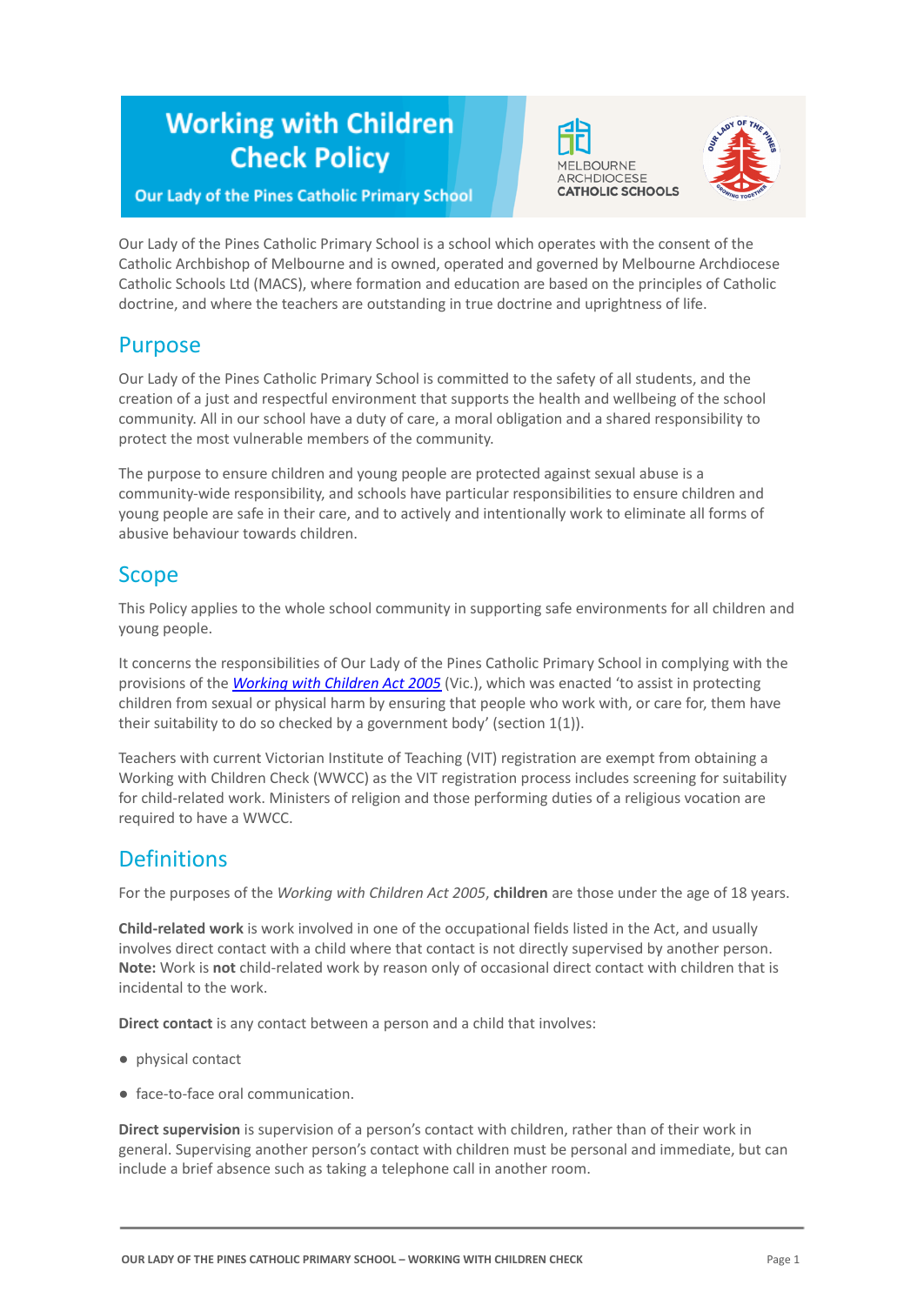**Unsupervised child-related work** is any type of activity where an adult has 'direct contact' with a student or students/young people that is not directly supervised by a member of staff.

**Victorian Institute of Teaching** (VIT) is the registration body for teachers in Victoria.

**Working with Children Check** (WWCC) is required by persons doing child-related work in Victoria as paid workers or volunteers, where that work is not directly supervised by someone with an appropriate check. A WWCC is not required by teachers who hold current VIT registration.

# **Principles**

The following principles underpin our commitment to child safety within our school:

- all students deserve, as a fundamental right, safety and protection from all forms of abuse and neglect
- a safe environment is required to protect children and young people from harm, and to prevent staff or other adults from abusing their position of authority and trust
- our school's commitment to the protection of children is embedded in the culture of our school, and our individual and collective responsibility to take action is understood and accepted
- each child and young person's ongoing safety and wellbeing must be the primary focus of all decision-making.

At Our Lady of the Pines Catholic Primary School, the leadership, teachers and all staff must be fully self-aware of, and comply with, their professional obligations and responsibilities with regard to the protection of children.

# **Policy**

Our Lady of the Pines Catholic Primary School will ensure that a current WWCC is held by all persons involved at the school who are required to do so. The school will maintain accurate and up-to-date WWCC and VIT registers for teachers, clergy, other staff, contractors and volunteers. This duty is allocated to our Administration staff.

Each year, all staff are made aware of the school's procedures for volunteers, contractors and other persons, including the need for prior approval of such work by the designated member of the school's leadership team.

#### **Who requires a WWCC?**

Only people doing child-related work (and who aren't otherwise exempt under the Act) need a WWCC. This applies to both paid and volunteer workers. Not everyone who has contact with children needs a WWCC. More information about the occupations requiring a WWCC is included in the [list of](https://www.workingwithchildren.vic.gov.au/about-the-check/resources/list-of-occupational-fields) [occupational fields.](https://www.workingwithchildren.vic.gov.au/about-the-check/resources/list-of-occupational-fields)

A WWCC is required:

- by adults engaged in child-related work within the meaning of the Act, which includes engaging in voluntary work and providing practical training as well as paid employment
- if the work usually involves direct contact with a child or children
- when the contact with children is not occasional direct contact and is not incidental to the work
- for clergy and those performing duties of a religious vocation, including the parish priest, who must show the Principal or delegate their current WWCC